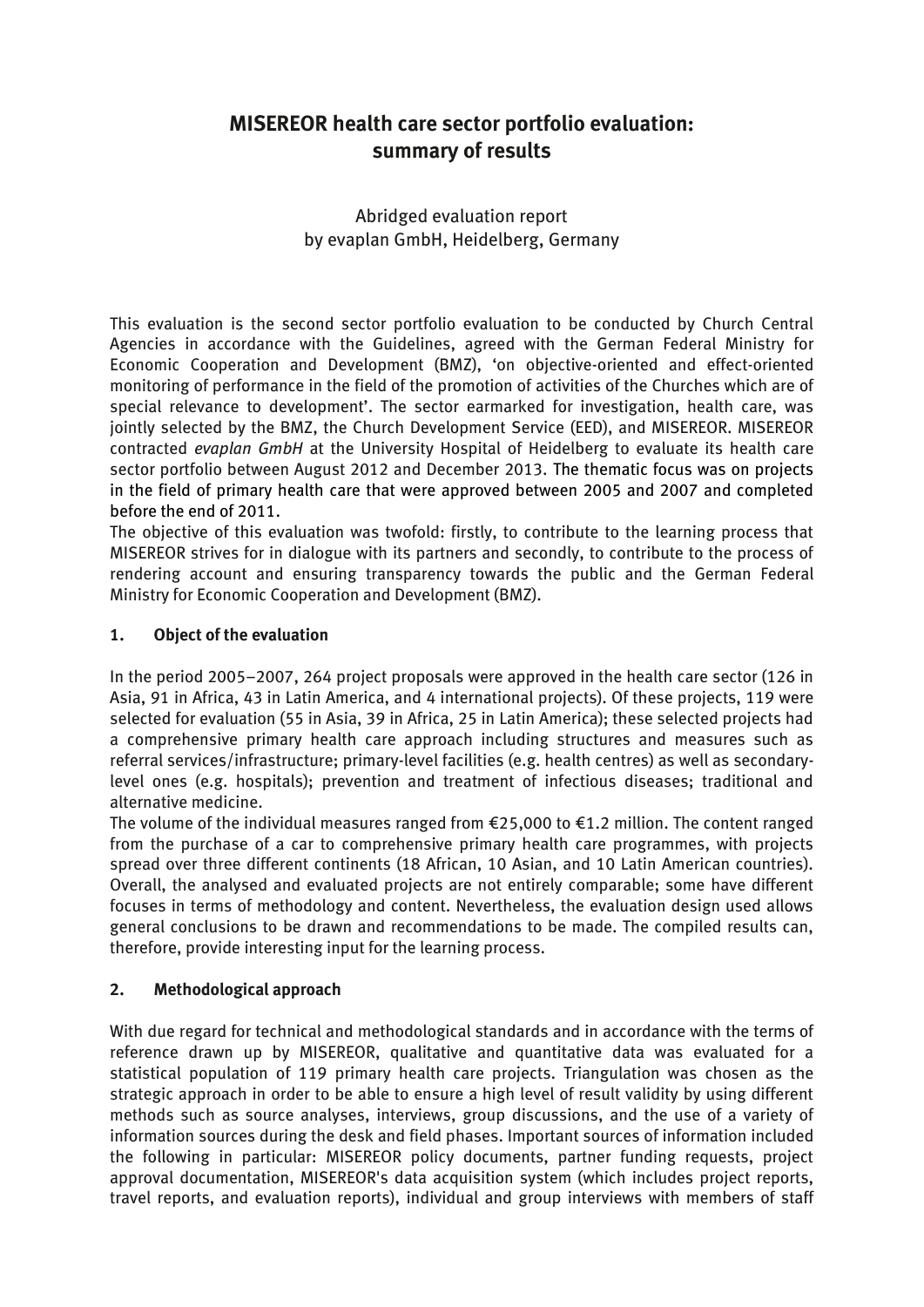working on projects as well as specialised consultants commissioned by MISEREOR, and the analysis of relevant websites. In the field phase, interviews and group discussions were also conducted with partner organisation staff and project beneficiaries in the countries where the projects were being implemented.

The evaluation was designed on the basis of a two-stage approach:

- 1) To begin with, a comprehensive desk study was carried out. This comprised an ex-post investigation that was conducted primarily using data from the defined investigation period and information relating to it. The document review was divided into three steps:
	- a) Basic statistical data was compiled for all 119 projects, and the measures taken were analysed on the basis of approximately 450 project-related and 71 supporting sector documents.
	- b) The second step involved an analysis of the target groups, methodological approaches, and existing information on outcomes and impacts. To this end, approximately two-thirds of the projects (74) were picked at random, albeit in proportion to the continents. This random selection ensured that a cross section was evaluated and that the focus was not specifically on particularly successful or particularly weak projects.
	- c) In a third step, 32 projects were selected. On these, a detailed analysis was carried out in order to establish the kinds of outcomes and impacts they had.
- 2) Based on the findings of the desk study and the selection criteria derived from these findings, ten projects in five different countries were chosen for the field phase. A mixture of methodologies made it possible to address not only specific questions, but also the situations specific to each country, partner, and project. The key questions and basic themes needed for this were developed and defined together by the evaluation team. During the preparation of the field phase, the following methodologies were applied: document analysis, discussions with relevant members of MISEREOR staff, the establishment of contact with partner organisations and the local consultants by e-mail, telephone, or Skype. Parallel to this, the evaluation design and the interview tools for the various partners/groups were developed and the people from whom information was to be obtained and interviewees were identified. During the field phase, data was gathered using surveys built around key questions, discussions with relevant resource people (representatives) of the partner organisation, cooperation partners, health care facility staff, diocesan staff, staff working in the state health care system and in regional and local authorities, and observations made directly in the service facilities of the projects visited. Discussions and interviews with those who used the measures and output (target groups, beneficiaries) also constituted a major part of the data-gathering process. In addition to individual interviews, focus group discussions, and self-evaluation workshops, surveys were conducted on the basis of the 'most significant change' method.<sup>1</sup>

The results of the case studies were also analysed on the basis of jointly developed criteria resulting from the given terms of reference and MISEREOR's objectives. In addition to the DAC

1

 $^{\text{1}}$  In particular for the purpose of evaluation of projects or measures that did not develop any indicators that would allow for a measurement of their outcomes and impacts, MSC-based surveys (MSC = most significant change) are a good way of acquiring a detailed understanding of the causalities of effects and relevant processes.

In the context of this cross-sectoral evaluation, the 'most significant change' method was applied in the form of open interviews, 'story-telling' (e.g. what are the three most important changes in the context of .../ would things have developed differently if there had been no project?) with the target groups and relevant players in order to obtain the most comprehensive information possible about the change process in a project environment where no indicators had been identified.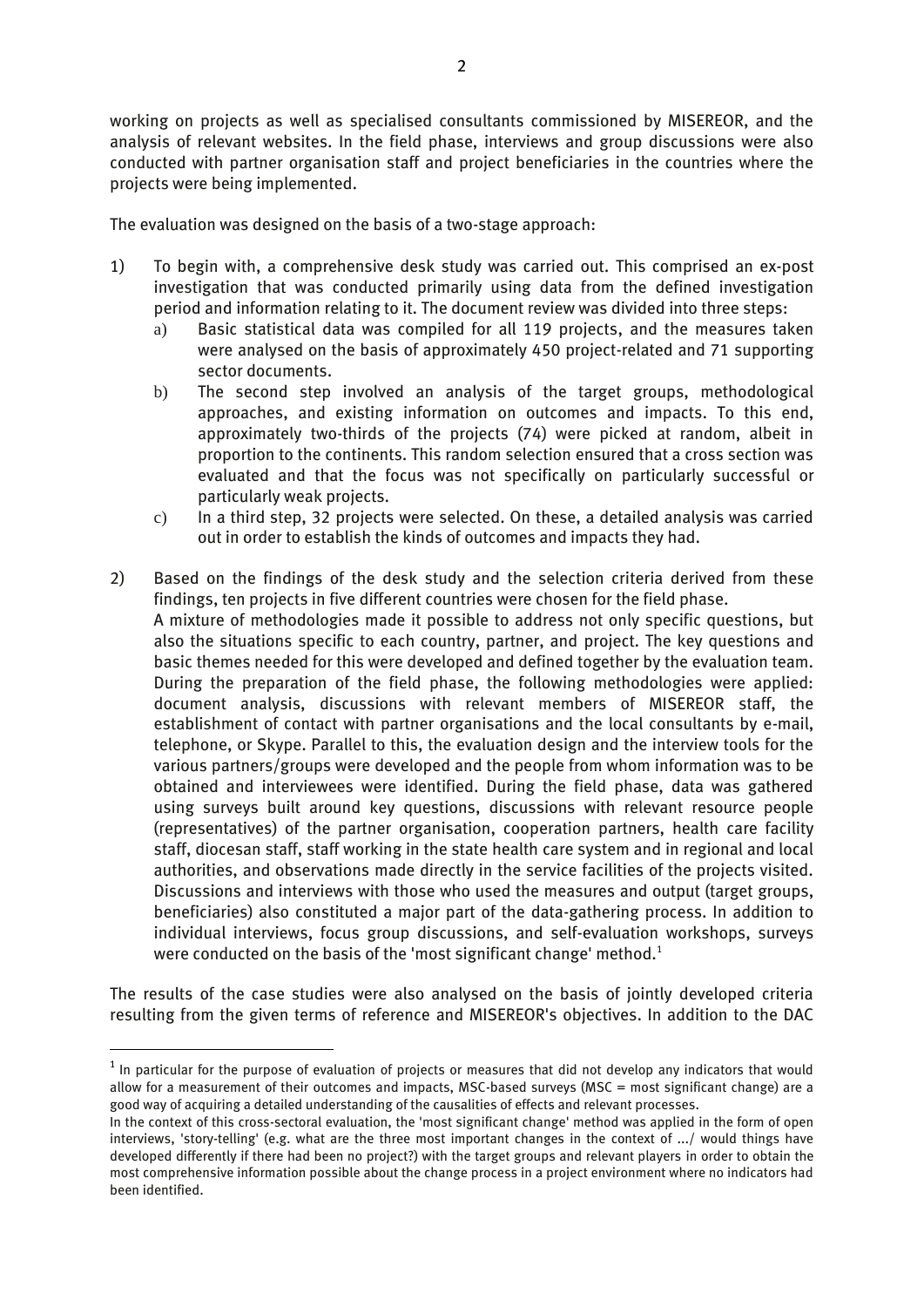criteria and the questions based on these criteria that sought to dig more deeply into the subject matter, the focus of the analysis was on those factors in particular that help and hinder the success of projects, such as project strategies and approaches, cooperation relationships (integration in national and Church concepts and structures), handling and steering competence, and the partner organisations' planning, monitoring, and evaluation (PME) system.

## **3. Project partners' areas of activity and strategic orientation**

On the basis of the objective 'to improve the health and life situation of the population in a sustainable manner' by focusing on the poor, the marginalised, and women and children as particularly disadvantaged groups, MISEREOR helps a large number of very different partner organisations implement a wide range of projects in the primary health care sector.

MISEREOR has not developed an explicit overarching promotion strategy that provides binding prerequisites for the approval of these projects. However, orientation frameworks, policy papers at national and regional levels, and policy papers on health care do offer pointers. Accordingly, one prerequisite for project approval is that the projects should foster the target groups' own strengths and the corresponding national initiatives and potential within the meaning of sustainable 'help towards self-help' and should contribute to a productive exchange both within and between the individual countries and regions (South–South and South–North exchange). An important aspect of MISEREOR's overarching strategy in recent years has been to intensify the networking and interlinking of sectors, i.e. to promote integrated approaches that overcome sector-specific thinking. For this reason, more comprehensive projects that focus more heavily on networking, lobbying, and advocacy work are viewed as key for countries with a poorly developed health care system because they facilitate the demand for the rights of people in the health care sector ('universal access').

Although there were no overarching guidelines regarding the content of a sector-specific promotion strategy and no binding sector orientation framework for the health care sector in the period under evaluation, the following can be said in summary: there are many common features in the strategic and development policy orientation of many primary health care projects. Accordingly, many of these projects can be allocated to the areas of intervention in the set of cause-and-effect correlations developed by MISEREOR (cf. Annex). This indicates that MISEREOR and its partner organisations have a similar understanding of what primary health care means. MISEREOR strongly supports and promotes this primary health care approach. The considerable differences between the projects (from complex primary health care projects to the delivery of items of equipment) can be viewed as an illustration of the fact that support is adapted to meet needs and to address the problems and the situation specific to the relevant countries.

As far as the issue of gender is concerned, apart from MISEREOR's general 'gender orientation framework', which defines gender as a cross-cutting issue in international cooperation, MISEREOR does not seem to have a binding strategic procedure for supporting projects in terms of more gender justice (e.g. by recommending and promoting gender-differentiated monitoring). This applies both to the partner organisations and to the content, orientation, and implementation of their projects.

## **4. Assessment of the projects according to DAC criteria**

## **Relevance**

The overarching question is: are we doing the right thing? All projects examined during the desk study were deemed to be very relevant. This relevance is reflected primarily in the focus on those target groups that had least access to health care services, in particular women and children. Overall, it can be assumed that the projects' measures correspond to the specific and very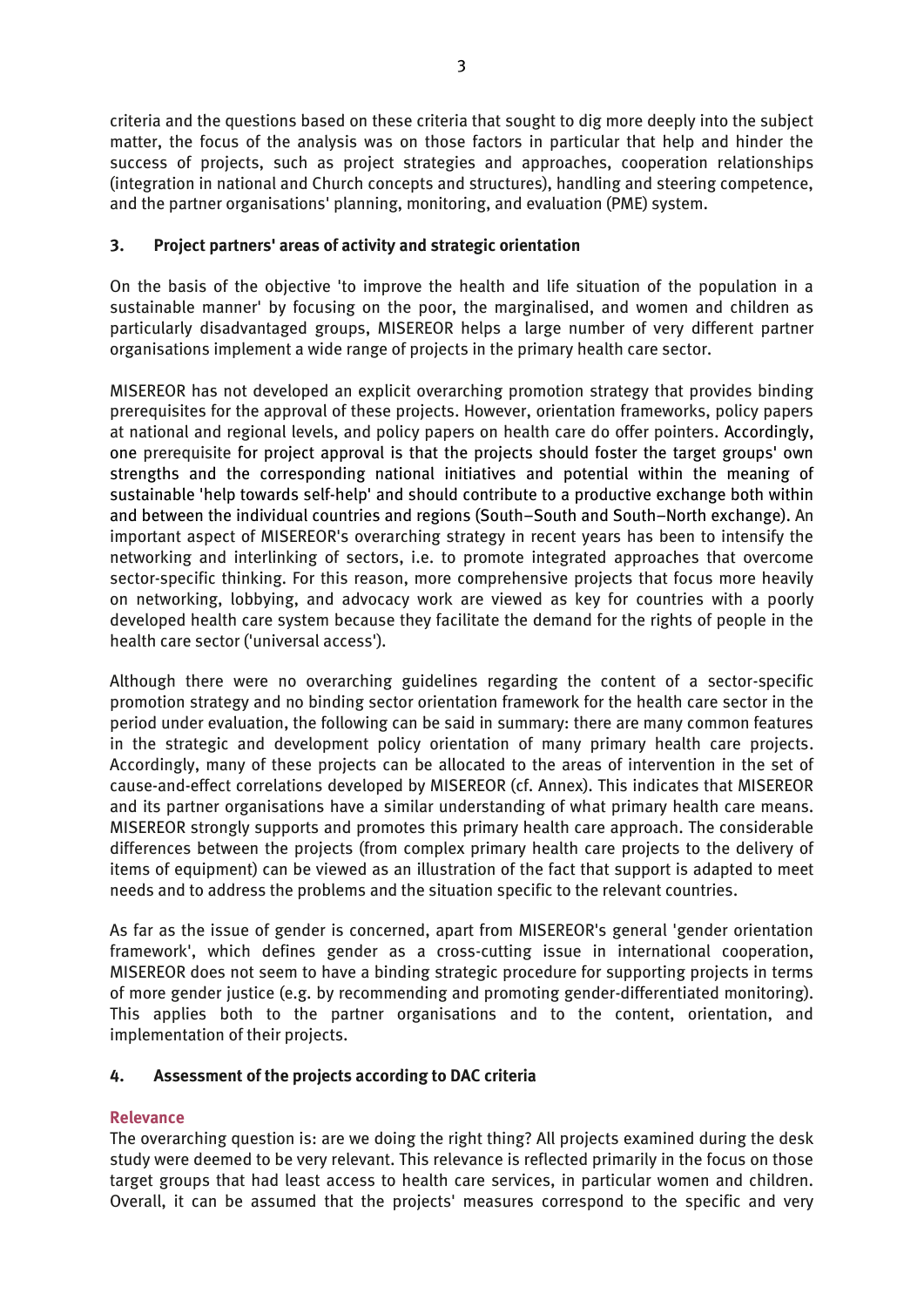different conditions in the various countries and continents. For example, most projects can be deemed to have planned their objectives on the basis of the relevant core problems and the specific situation in the countries, and that the project approaches correspond to the respective need and the professional standards in the period under consideration. For these reasons, the projects are considered to show a very high level of relevance.

#### **Effectiveness**

Overall, the results of the desk study concluded that the effectiveness of the projects was satisfactory to good. The project documentation indicates that as a result of the measures taken the aims of the projects were reached, i.e. the target output was achieved in most of the projects despite the adverse working conditions and a considerable room for improvement often encountered in the state-run health care administration, as it could be observed e.g. in projects in Guatemala, Haiti, or the DR Congo. This cannot be said to the same extent for the full range of objectives which were expressed in the approval documentation in the form of expected outcomes and impacts. One thing can be confirmed: the more simply the objectives were formulated, the more frequently evidence could be provided to show that these objectives had been reached. However, the more sophisticated and more complex the objectives, the more rarely they were achieved or the more often the project reports only contained information about successfully implemented activities but no information as to whether the ambitious objectives were reached. The reasons for this were the frequently unspecific situation analyses with regard to the specific target group and the target group size, a correspondingly lower level of specific objectives, and also the relatively limited resources available (mostly between €25,000 and €150,000), which is not enough when seeking to reach comprehensive objectives such as a reduction in childbirth mortality. According to the results of the desk study, the project documentation generally only provided unspecific information regarding the number of people who availed of the implemented project measures (user rates). In most projects, the target groups were defined as 'the poor' or 'women and children' in the communities or regions within the catchment area of the project. In most projects, the number of people in these catchment areas ranged from 25,000 to 1.5 million. A differentiation between the target population and the target group (i.e. the actual users) was rarely made. The results of the field study, on the other hand, painted a different picture: in the projects evaluated there, the target groups and target group sizes were clearly identified. The user rates for the implemented measures in all projects were recorded using the PME system and largely corresponded to plans, which is another indication of the effectiveness of the implemented project measures.

#### **Efficiency**

Efficiency is more difficult to judge than the two previously mentioned criteria because within the framework of the desk study cost-benefit ratios could not be calculated on the basis of the information available. It is only when the results of the field phase were available that more concrete statements could be made. Overall, these results attested that the efficiency of the measures was good: in all evaluated projects, organisational structures that allowed for the efficient implementation of the planned interventions were identified. When the professionalism or the qualifications of the managerial staff are considered, the picture is more nuanced. Only a few projects had a management or structures that made it possible to adapt the project strategies to meet changing needs. Another challenge for many projects was the fact that they for a number of reasons, including their financial situation—had at best only one outstanding manager and no qualified deputies or well-trained middle management. The high fluctuation in staff was another challenge faced by many projects. Another point worth noting is that only a few projects both in the period under evaluation and now had/have a functioning PME system that allows outcomes and impacts to be monitored. Nevertheless, it was established that most partner organisations and staff had a clear understanding of the factors that favoured/endangered the success of the project and the outcomes and impacts that were achieved or potentially could be achieved.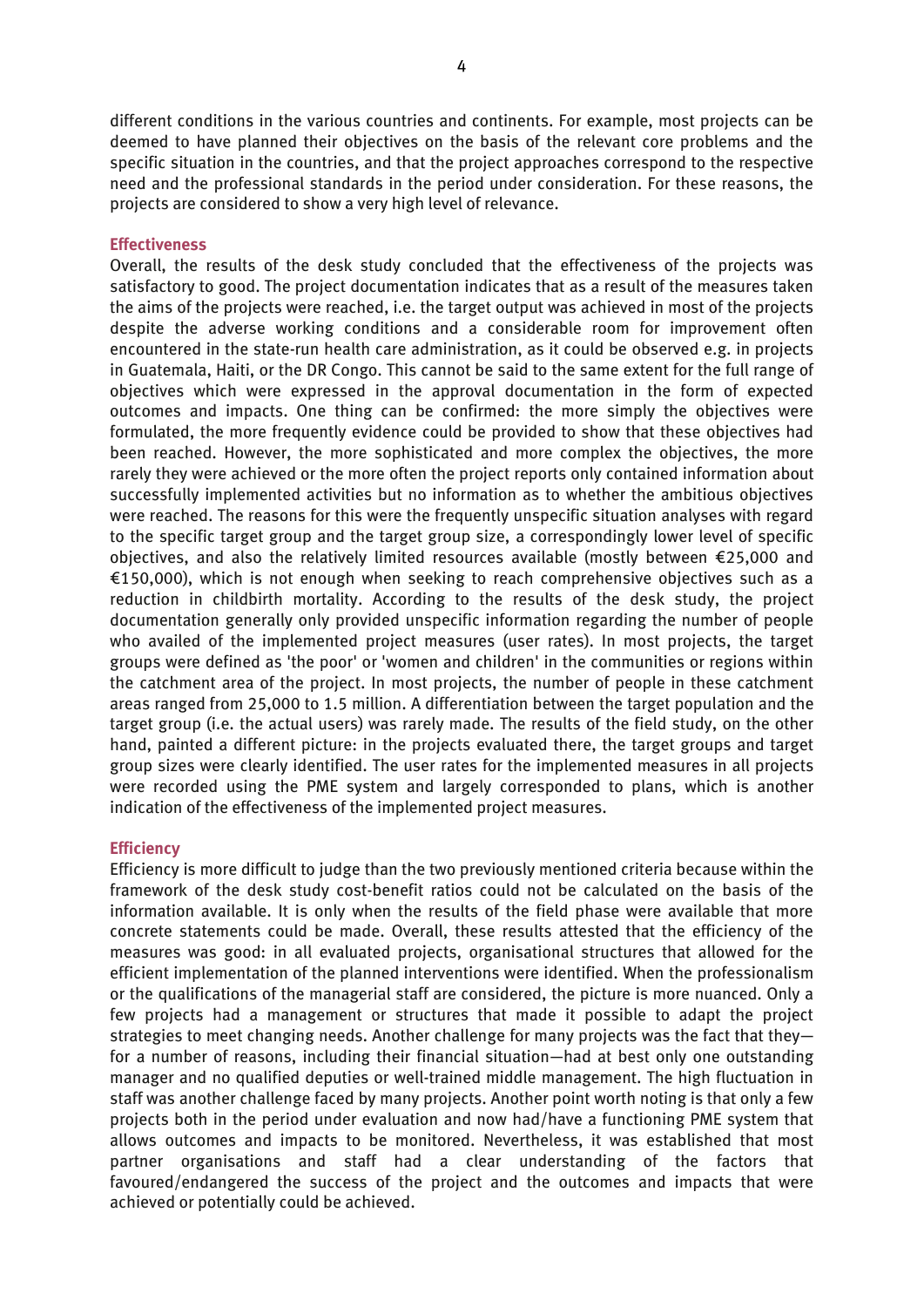#### **Impacts: overarching developmental effects**

Measuring overarching ('indirect') effects in the health care sector is generally difficult because health care services do not operate under controlled conditions. There is general consensus that health—both that of the individual and that of the community—is in itself of great value. There is also adequate scientific evidence to back this up.

The overarching effects or impacts, as outlined in the set of cause-and-effect correlations, are addressed in the plans for most projects, and one can assume that the projects really do make a contribution on this overarching developmental level.

However, corresponding evidence was only found in relation to the ('direct') outcomes of the projects evaluated in the field phase. In this context, the effects can be said to be satisfactory to good.

Because of the existing data, which lacked reference figures, allocation to impacts was only possible in a limited number of cases in the desk study phase. In contrast to this, overarching effects were noted for all projects examined in the field phase. Even though explicit effects indicators could not be examined in any of the projects in the period under evaluation, it was possible to identify changes as a consequence of the interventions implemented between 2005 and 2008 with the help of project documentation and because of the time that has passed in the intervening period of up to eight years. In this respect, it is important to emphasise that changes can never be traced exclusively to the interventions supported by MISEREOR. It can, however, be proven that the evaluated projects made a considerable contribution to the identified effects (corresponding to the impacts and outcomes of the set of cause-and-effect correlations). Moreover, several projects can be deemed to have created structures and had a broad impact on the health care system in the project region (e.g. projects in Liberia, India, El Salvador, and in the Philippines), and can even be viewed as exemplary in this respect.

#### **Sustainability**

-

According to the results of the WHO Commission on Macroeconomics and Health<sup>2</sup>, effective investments in health reduce poverty and promote economic growth. Consequently, it can be assumed that the projects evaluated here, which overall demonstrate good effectiveness and identifiable effects, can also show that they made a corresponding contribution to sustainable development. This assessment is backed up by the results of the field phase, which also confirms the assumptions from the desk study regarding structural and financial sustainability.

A sustainable improvement in services (structural sustainability) was identified in all of the projects that were examined. In addition, the improved qualification of health care staff in many cases also led to changes in attitude and hence to a reduction of the stigma attached to disadvantaged population groups and their discrimination. Networking among partners that receive support from MISEREOR is generally good and contributes to improved structural sustainability in the medium term. Among the positive examples are 'solidarity funds' and support for disadvantaged sections of the population and individuals. It must also be added that MISEREOR's socially committed approach was hampered or made more difficult in many countries such as India, Guatemala, Haiti, or DR Congo by the fact that commitments made by the health administrations (e.g. payment of salaries, materials, supplies of medication, etc.) were not honoured and—in the case of Haiti or DR Congo—the provision of health services was almost entirely delegated to religious, non-governmental, and international organisations.

 $^2$  WHO, Report of the Commission on Macroeconomics and Health. Geneva, World Health Organisation, 2001.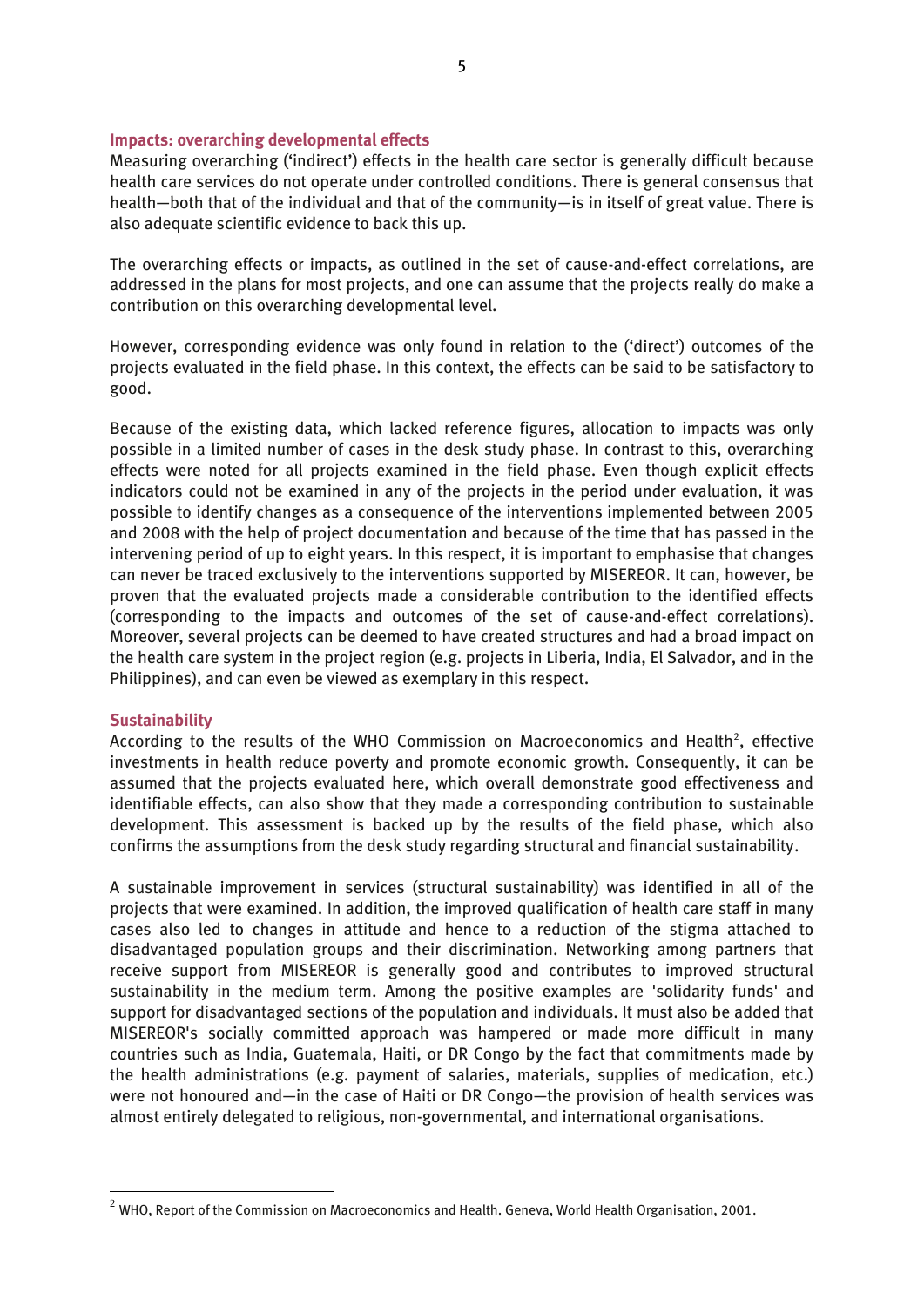As far as financial sustainability is concerned, we can in summary say that most of the health care facilities or projects supported by MISEREOR still depend on external financing and support. However, with regard to the evaluated projects, it can also be said that there is an increasing diversification of donors and, therefore, decreasing dependence on only one donor (e.g. MISEREOR). In terms of 'phasing out' or an 'exit strategy', no difference was noted between projects that were financed by MISEREOR and those that were financed through KZE, the Catholic Central Agency for Development Aid (i.e. BMZ resources).

### **5. Conclusions and lessons learned**

### **Strategic and development policy orientation**

For MISEREOR and its partners, the high strategic and developmental significance of the health sector portfolio is undisputed. This significance is clearly reflected in the evaluated project approaches, even if it is not consistently reflected in the allocation of resources. The fundamental strategic and development policy principles of MISEREOR's project support can be found to varying degrees in all of the examined projects: sustainable help towards self-help, reinforcing the potentials and strengths of selected and relevant target groups and partner organisations, strong networking with other sectors, and networking and lobby work.

## **Cooperation and promotion of networking**

Close networking with national Church-based legal holders and local communities is a defining feature of Church health-related development work. The high value of networking for MISEREOR in terms of closeness to the grassroots level is discernible throughout, even though it is not highlighted and described in all of the projects examined.

## **Promoting partners' competence to act and steer**

In all of the evaluated projects, the selection of the implementation approaches, inputs and tools applied proved fundamentally appropriate for the strategic orientation of the project measures. Deficits were noted in the interlinking of consultancy content, the services offered, coordination processes with state institutions or other national/international institutions active in the same areas, and in PME systems, most of which were not working adequately. In these areas, a need for support was identified.

## **Good practice approaches, knowledge management**

Lessons to be learned and knowledge management constitute an important area in the strategic orientation of development cooperation. In some countries or partner organisations, good practice approaches that contain potentially important lessons for other projects too (e.g. in India and El Salvador) were documented during the field phase. These exemplary project approaches or project components are characterised by innovativeness and effectiveness, a participatory and empowerment-based approach, gender sensitivity, a focus on outcomes and impacts, a reasonable cost-effectiveness ratio, sustainability, and transferability.

#### **Recommendations**

The unique feature of MISEREOR—strong participatory support for local partners and a demandoriented focus on themes close to the grassroots—should continue to be a guiding principle of key importance in MISEREOR's cooperation with its overseas partner organisations.

Country strategies should be developed and updated on a regular basis, and specific, strategic orientations should be discussed (e.g. closer cooperation with other sectors that are relevant to health care, greater support for formal training projects, or greater inclusion of cross-cutting issues such as gender and the right to health).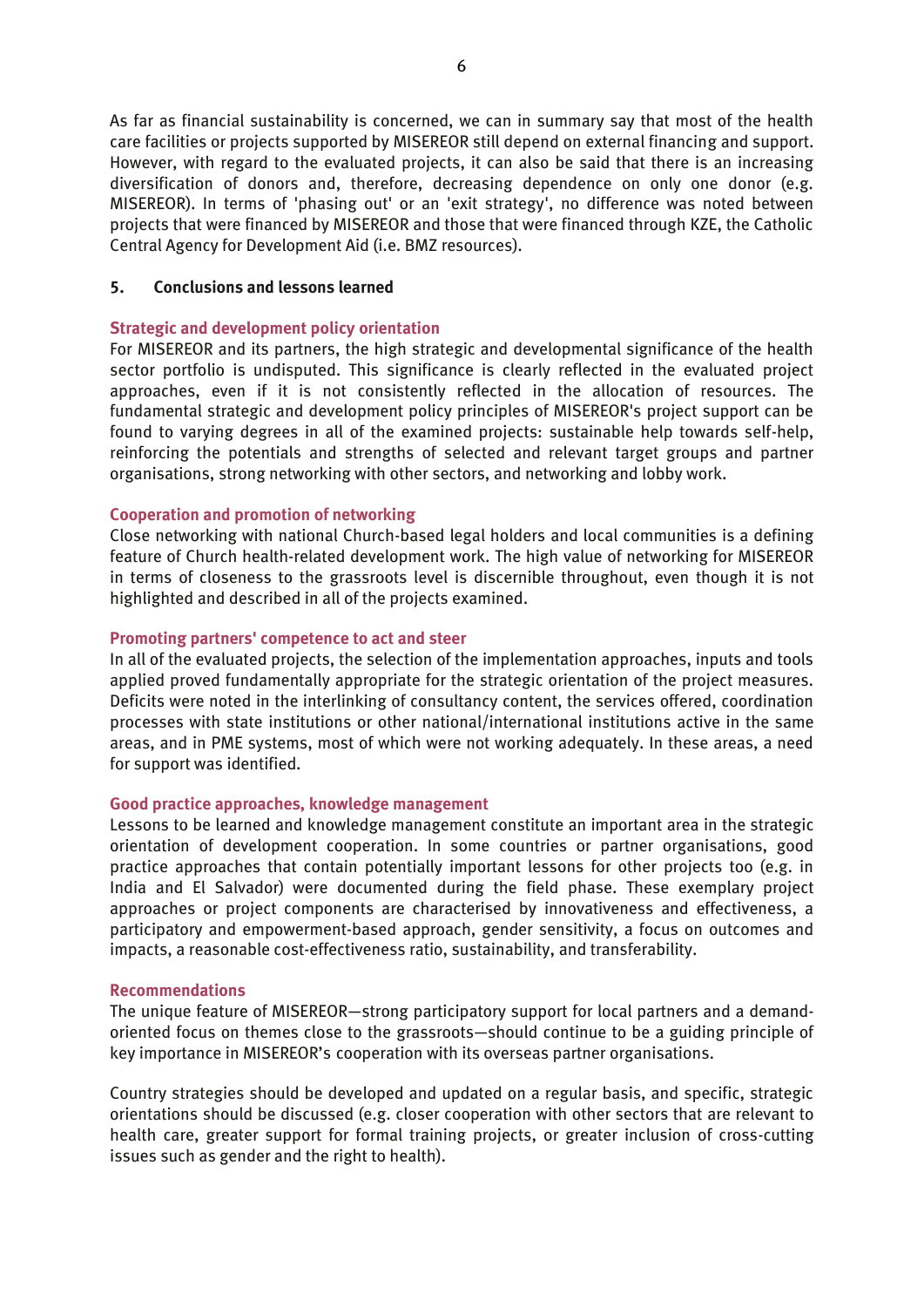Good project experiences (good practices) should be documented in a more consistent manner and should be made available to other projects so that lessons can be learned. In general, it seems particularly important to strengthen partners' management competence and steering skills by intensifying dialogue with them and ensuring continual backstopping, especially with regard to translating a focus on effects into their reality of planning, monitoring, and evaluation (PME). Good evaluation reports that focus on outcomes and impacts, sound baseline surveys and data collection can help partners draw attention to their work, thereby in turn allowing them to get good results from their education, advocacy and lobbying activities. The securing and continuing development of effective services (lessons learned from other projects) in health care facilities should play a greater role in project planning and support measures.

The improvement of management skills should go hand in hand with a consistent strengthening of the competence of those affected and their organisations (continuing appropriate training, increased participation in programme steering and participation activities).

In order to achieve long-term successes, more thought must be given to self-supporting financing models, budget planning, and a greater diversification of donors or sources of income. This also includes using more systematically the potential for synergy in cooperation with both Church and governmental networks.

*Authors: evaplan GmbH/PD Dr Michael Marx (team of expert consultants: Jane Bañez-Ockelford, Valerie Broch-Alvarez, Pinaki Ranjan, Dr Svetla Loukanova, Dr François Zioko Mbenza, Maria Margarita Palacios Monroy, Angelika Pochanke-Alff, Dr Winfried Zacher)*

## **Follow-up**

**\_\_\_\_\_\_\_\_\_\_\_\_\_\_\_\_\_\_\_\_\_\_\_\_\_\_\_\_\_\_\_\_\_\_\_\_\_\_\_\_\_**

## **by MISEREOR**

The report on the synthesis phase was analysed with the evaluation team from evaplan in two stages: firstly at a meeting with the MISEREOR work group in charge of accompanying the evaluation and secondly with the BMZ. The following important aspects were identified as requiring further internal discussion:

- Health is an important part of MISEREOR's mission. For this reason, an explicit strategic orientation of this sector portfolio is important. However, this orientation must be appropriate for the different general conditions in the various countries and to MISEREOR's responding-to-proposal principle (i.e. a flexible orientation of support to proposals from partners). The question as to how and in what form strategic principles of the sector portfolio can be specified is expected to be discussed and clarified.
- One positive result of the evaluation was that Church organisations often succeed in building up a good relationship with people and adapting services to meet people's real needs. However, there is a contradiction between the desire to reach poor sections of the population and the aspiration to make services financially sustainable. In this respect, partner organisations should develop strategies that will allow them to improve coordination and cooperation with governmental entities and to tap into new opportunities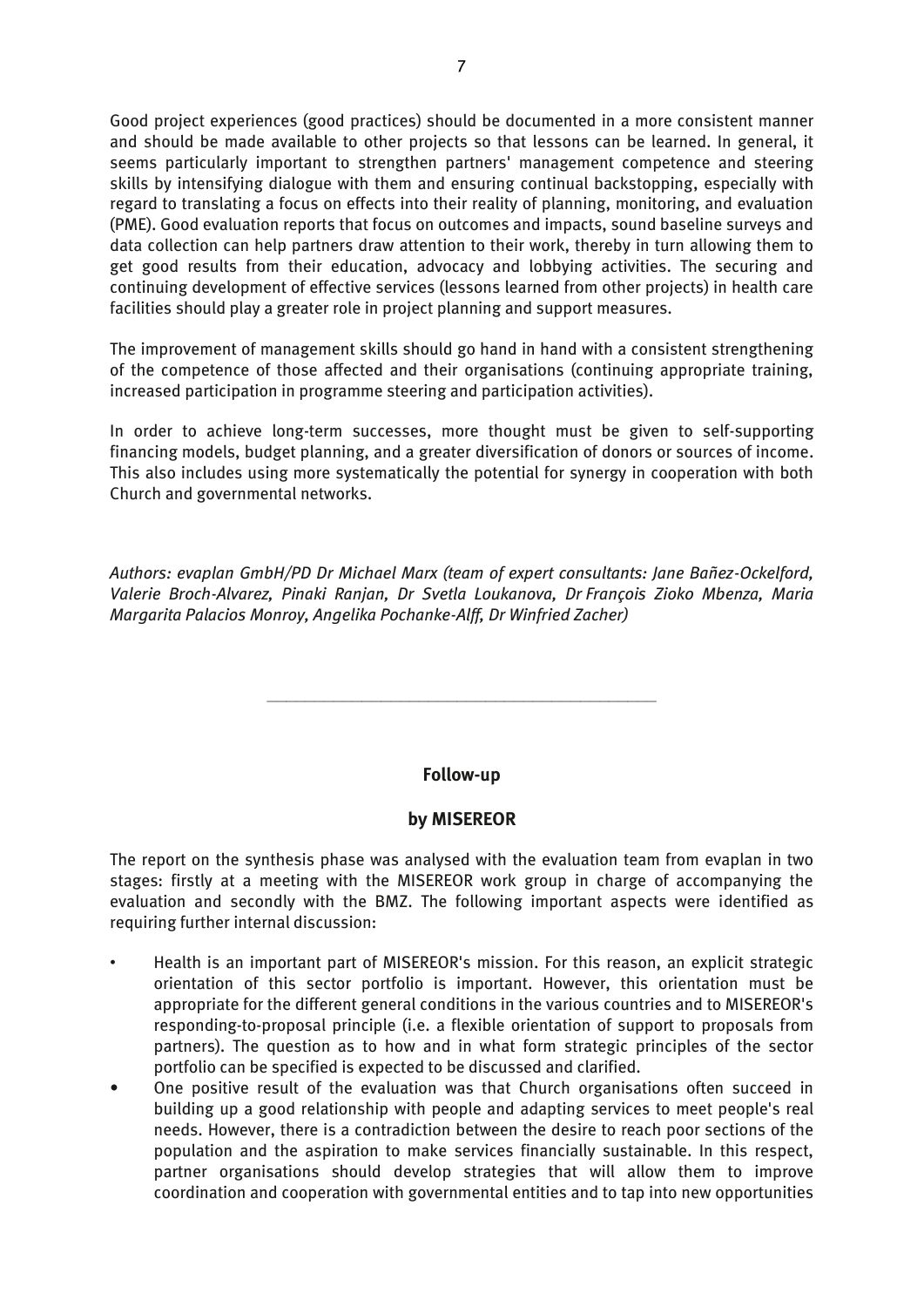for financing. Intensifying the discussion of sustainability issues with partners and further clarifying its own position will also be a task to be tackled by MISEREOR in the future.

Following the debriefing meetings, the MISEREOR work group in charge of accompanying the evaluation, which comprises MISEREOR staff whose field of specialisation is the health sector and a number of continental department staff, drew up concrete proposals for further follow-up activities. Work on the implementation of these proposals has begun.

*Translation from the German by Aingeal Flanagan, M.A., Cologne, and MISEREOR Language Services 11/2014*

\_\_\_\_\_\_\_\_\_\_\_\_\_\_\_\_\_\_\_\_\_\_\_\_\_\_\_\_\_\_